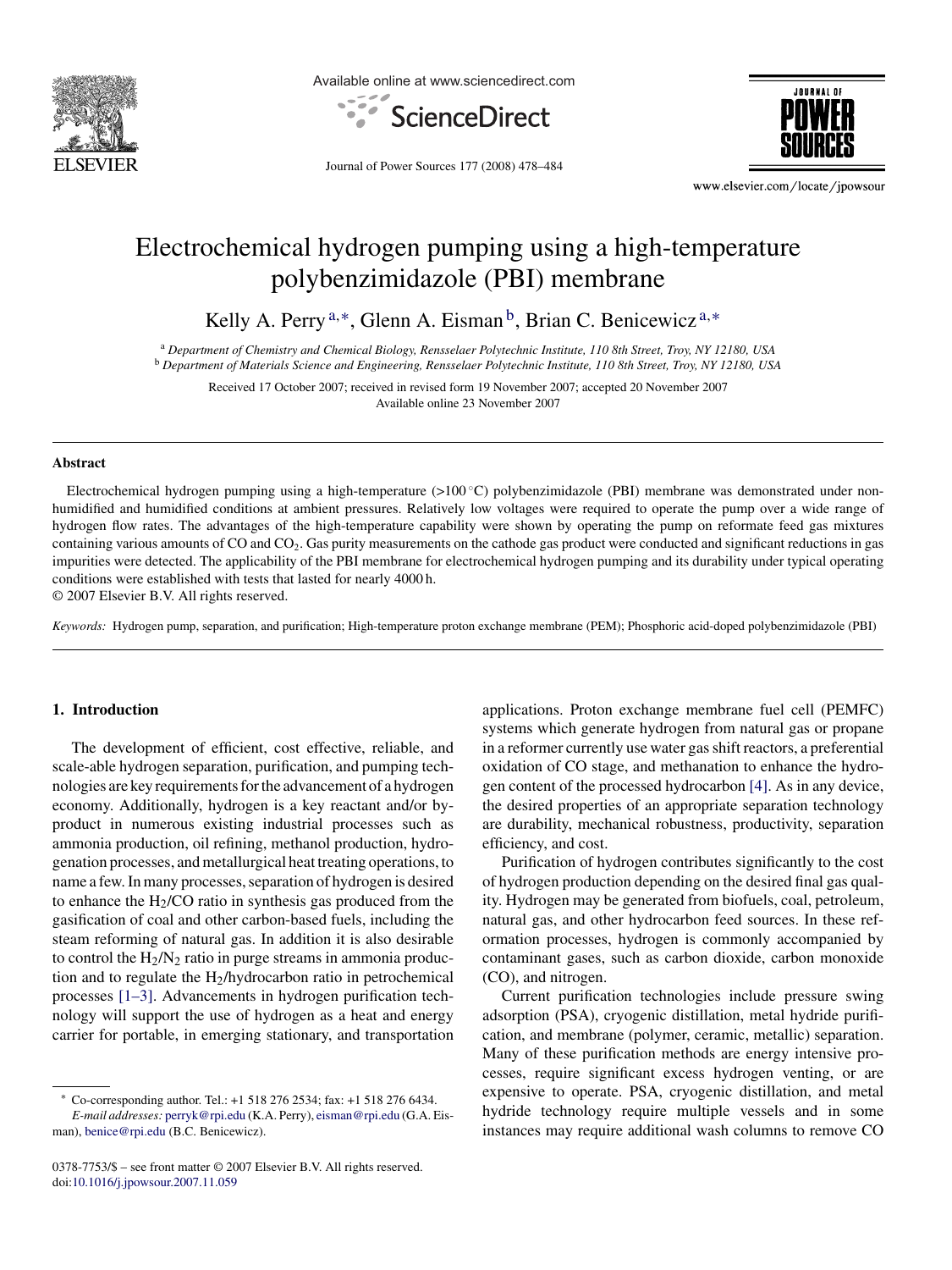<span id="page-1-0"></span>

Fig. 1. Schematic diagram of a high-temperature electrochemical pump with a mixed gas feed stream. Anode and cathode half reactions are shown in the upper part of the figure.

and  $CO<sub>2</sub>$  [\[5–7\]. T](#page-5-0)hree types of membrane separators include palladium, microporous silica, and carbon-based materials. These separators rely on high-pressure feed streams to produce pure hydrogen and commonly experience hydrogen embrittlement [\[5,6\].](#page-5-0) Thus, additional costs related to the generation of high pressure must be considered in the final application.

Electrochemical hydrogen pumping based on lowtemperature proton exchange membranes was originally developed in the 1960s [\[8,9\].](#page-5-0) Fundamentally, an electrochemical pump is designed to oxidize and reduce hydrogen at the anode and cathode, respectively in an electrolytic mode. As shown in Fig. 1, a hydrogen-containing stream enters the anodic compartment of a cell and molecular hydrogen is oxidized to protons and electrons at the three-phase interface of the catalyst, electrolyte, and gas. The protons are then "driven" through the membrane from the applied potential difference between the two electrodes, while the electrons are driven through the electrically conductive elements of the cell to the cathode. The protons and electrons are combined to form molecular hydrogen in the cathodic compartment.

The major difference in this cell as compared to a fuel cell is that the electrochemical hydrogen pump is operated in an electrolytic mode, as opposed to galvanic. Thus, the electrochemical pump requires power to complete the chemical reactions. Since the oxidation and reduction of hydrogen reactions are facile and are nearly Nernstian in their electrochemical behavior, and by definition the exchange reactions occur at 0 V for hydrogen (vs. SHE), minimal power should be required to operate the cell. Additionally, the hydrogen purity produced at the cathode is predicted to be high although such purity is dependent on the permeability of the membrane separator with respect to the incoming gas streams, the integrity of the membrane, the water content of the membrane (if Nafion-based). However, the original work based primarily on perfluorosulfonic acid-based membranes was constrained by the same gas purity requirements that are imposed on today's PEMFCs that operate at temperatures up to ∼80 ◦C, i.e., the hydrogen stream was not processable if it contained carbon monoxide. Limited work on electrochemical pumping has also been published using phosphoric acid (PA) and molten carbonate fuel cell technology [\[6,10,11\].](#page-5-0) Literature on hydrogen pumping using proton-conducting ceramic membranes can be found elsewhere [\[12,13\].](#page-5-0)

Low-temperature (<100 ◦C) PEM-based electrochemical hydrogen pumping is capable of separating hydrogen as long as the other gas constituents do not poison the catalyst or diffuse through the membrane [\[10,14–22\].](#page-5-0) When platinum is the catalyst in a low-temperature PEMFC, one such undesirable impurity is carbon monoxide as it adsorbs onto the catalyst surface and inhibits its electrochemical activity. Low-temperature PEMFCs can suffer significant performance losses if the CO levels are greater than few ppm and thus impose similar restrictions for low-temperature hydrogen pumps [\[23\].](#page-6-0) As a result, little activity or development has focused on the low-temperature perfluorosulfonic acid-based pump technology.

The demands of a water-based electrolyte led researchers in the early 1990s to investigate phosphoric acid-doped membranes that offered increased tolerance to fuel impurities and faster electrode kinetics [\[24\]. O](#page-6-0)peration at temperatures above 100 ◦C required a thermally and chemically stable membrane. Polybenzimidazole (PBI) doped with phosphoric acid was recognized in the literature since the early 1990s for its great potential in fuel cell applications [\[25–30\]. T](#page-6-0)he conventional method to produce PBI membranes commonly involved placing a preformed membrane in a phosphoric acid bath or casting PBI from a solvent/acid mixture. Proton conductivities of a phosphoric aciddoped PBI membranes in the literature range from  $10^{-15}$  to  $0.13$  S cm<sup>-1</sup> at temperatures >160 °C. It was suggested that a proton hopping mechanism occurs in PA-doped PBI membranes. This mechanism is supported by experiments that measured negligible electro-osmotic drag coefficient and NMR results that found phosphoric acid to be less mobile in the membrane than in the solution state [\[31,32\].](#page-6-0)

Recently, PBI membranes have been developed by a new sol–gel process which produces phosphoric acid-doped PBI membranes with higher levels of PA and ionic conductivities than previously reported, while maintaining mechanical integrity [\[33–35\]. T](#page-6-0)his new process has also allowed for different chemistries of PBI to be investigated for various applications. The membranes have been shown to operate at high temperatures (up to  $200^{\circ}$ C) for extended periods of time without the need for feed gas humidification and with low degradation rates. It has also been shown that the CO tolerance of the platinum catalyst at these temperatures is greatly increased. In this paper, we describe electrochemical hydrogen pumping using a hightemperature PBI membrane processed via the sol–gel process. Initial tests were performed to investigate the electrical efficiency, power consumption and durability of the MEAs. Two simulated reformate streams with varying concentrations of  $H_2$ and CO were used to establish the increased utility of hydrogen pumping when using a high-temperature PBI membrane. The purification of hydrogen that is inherent in an electrochemical pump was demonstrated by measuring the gas purities of the exhaust hydrogen.

# **2. Experimental**

Terephthalic acid (99 $^{\circ}$ % pure) from Amoco and 3,3',4,4'tetraaminobiphenyl (polymer grade) donated by Celanese Ventures, GmbH were polymerized in polyphosphoric acid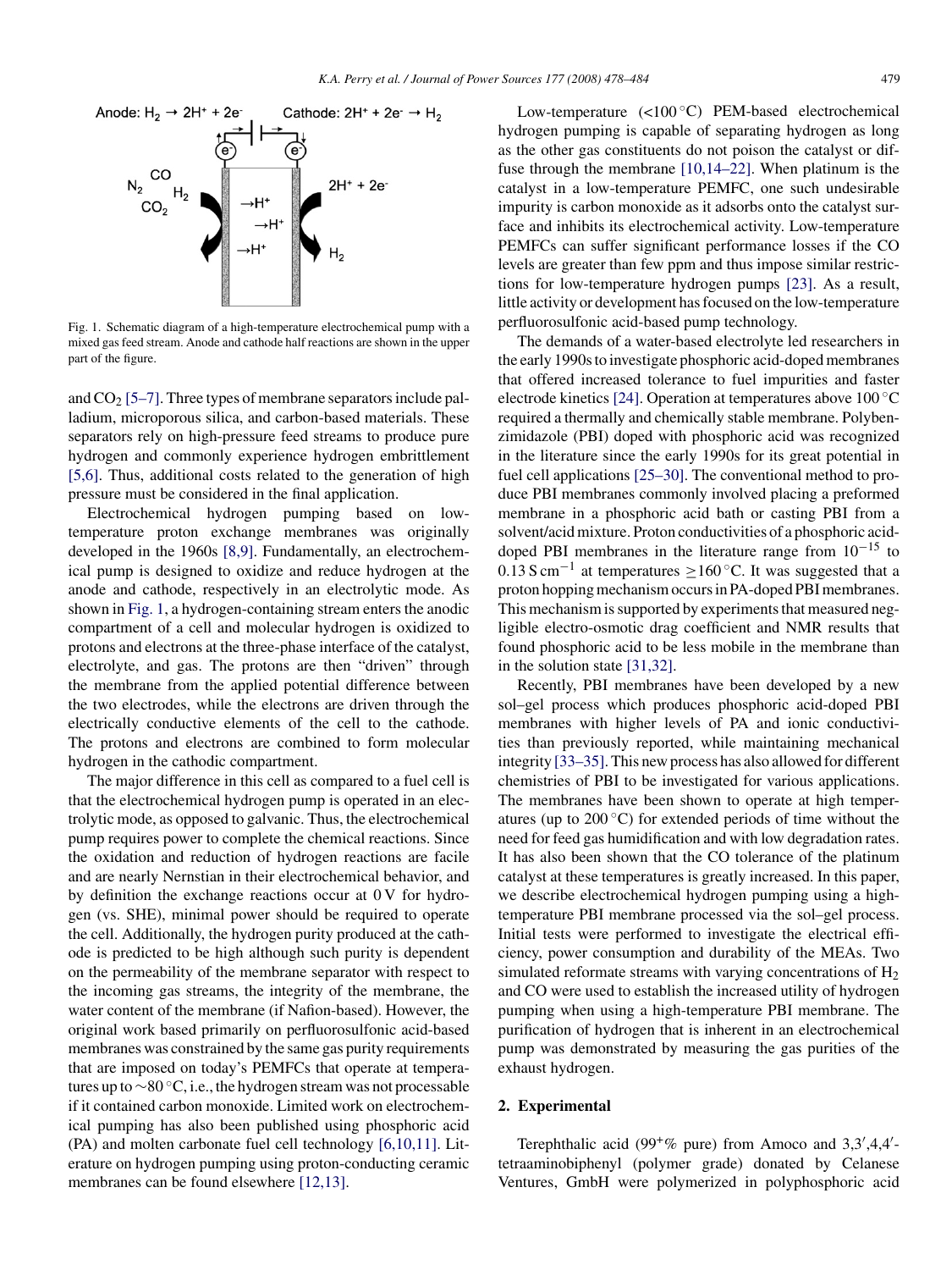<span id="page-2-0"></span>(115%) from Aldrich Chemical Co. or FMC Corporation. The solution was then cast at  $220^{\circ}$ C with a 15 mil Gardner casting blade. The *para*-polybenzimidazole films were then placed in a 55% relative humidity (RH) chamber for approximately 24 h, where the polyphosphoric acid hydrolyzed to phosphoric acid initiating a sol to gel transition. Three individual polymerizations were performed. Further synthetic details can be found elsewhere [\[33\].](#page-6-0)

Titration of the membranes with a  $0.100 \pm 0.001$  M NaOH solution using a Riedel-de Haën titrator and drying in a  $120^{\circ}$ C oven permitted calculation of the average acid doping level of the initial films at  $37.0 \pm 2.1$  mole of phosphoric acid per polymer repeat unit.

The polymer was crushed and then neutralized with ammonium hydroxide. The polymer was thoroughly washed with distilled water and then vacuum dried at 120 ◦C overnight. Solutions of approximately  $0.2$  g dL<sup>-1</sup> in 96% sulfuric acid were prepared. The inherent viscosities were measured using a Cannon Ubbelohde viscometer at 30.0 ◦C. The resulting inherent viscosities for the three batches were 2.77, 2.98, and 3.65 dL  $g^{-1}$ .

Using a four-probe ac impedance method from 1 Hz to 100 kHz with a Zahner IM6e spectrometer, ionic conductivities were calculated to be approximately 0.28 S cm−<sup>1</sup> at 160 ◦C after an initial heating to remove the water. Additional details can be found in a previous publication [\[33\].](#page-6-0)

The electrochemical pump assembly was similar to that previously published for a fuel cell [\[33\].](#page-6-0) Etek electrodes  $(1.0 \text{ mg Pt cm}^{-2})$  with Kapton frames were hot pressed to the PBI films at  $140\degree$ C for 30 s with a manual Carver press. The active area was approximately  $10 \text{ cm}^2$ . Stainless steel end plates and graphite flow fields were used to maintain good electrical contact and distribute the fuel. The current and voltage were recorded with an electronic load attached to a PC using Lab-View Software from National Instruments in Austin, TX. All cells were operated for at least 100 h at 160 °C, 0.2 A cm<sup>-2</sup> with non-humidified hydrogen (>1 stoichiometric flows). The conditions of the steady-state current plots were 160 °C at 0.2 A cm<sup>-2</sup>, with varying inlet stoichiometric flows of hydrogen regulated by mass flow controllers or rotometers. The gas streams were supplied directly from commercially available tanks without external humidification, except where humidification is noted. The external humidification was controlled by a water bath held at  $60^{\circ}$ C, resulting in approximately 3% relative humidity at 160 °C, 6% at 140 °C, and 10% at 120 °C. The pressure was not regulated and open to the atmosphere. All tests were performed at  $160^{\circ}$ C, except one set of experiments that investigated the relationship between temperature and performance. The fuels included pure hydrogen, premixed natural gas reformate (35.8%  $H_2$ , 1906 ppm CO, 11.9% CO<sub>2</sub>, and N<sub>2</sub> balance) and premixed methanol reformate (1.03% CO and 29.8% CO<sub>2</sub> with  $H_2$  balance). The outlet flow rates were measured by a MKS 200 sccm mass flow meter calibrated for hydrogen. With the assistance of  $H_2$  pump, LLC, CO and  $CO_2$  concentrations were determined to the ppm level with a HP 5890 Series II gas chromatograph with a 15 ft  $\times$  1/8 in. carboxen column and hydrogen carrier gas. The column was connected to a nickel methanizer at 400 ◦C and a flame ionization detector.

#### **3. Results and discussion**

The basic concept of electrochemical pumping in the presence of a mixed feed stream is shown in [Fig. 1. E](#page-1-0)lectrochemical cells were operated from 120 to 160 $\degree$ C on various fuel streams with and without external humidification, in order to investigate power requirements, electrochemical efficiency, durability, CO tolerance, and purification efficiency.

The nearly Nernstian behavior of the oxidation and reduction of hydrogen are predicted and therefore the device is expected to require minimal power to drive the electrolysis of hydrogen. An electrochemical pump was operated at  $160^{\circ}$ C on approximately 1.2 times that of the stoichiometric requirements of pure hydrogen without external humidification at the anode for its entire lifetime. Polarization curves of the cell were obtained to investigate its power requirements as shown in Fig. 2. The curves were relatively consistent up to  $1 \text{ A cm}^{-2}$  and exhibited a linear relationship between voltage and current, which was reversible. At a typical operating current density of  $0.2 \text{ A cm}^{-2}$ , electrochemical pumping of hydrogen required relatively low voltages at  $160^{\circ}$ C, i.e., 45 mV. The low voltages required to operate the hydrogen pump result from facile oxidation and reduction of hydrogen and the low resistances of the MEA and cell hardware components.

Unlike conventional purification methods that rely on pressure differentials and thermal cycling, an electrochemical hydrogen pump generates hydrogen at a rate dependent on the applied current. Faraday's law dictates that the flow of hydrogen, d*n*/d*t*, is directly proportional to the current, *I*:

$$
I = nF \frac{\mathrm{d}n}{\mathrm{d}t}
$$

where *n* is the number of electrons and *F* is Faraday's constant. The current efficiency can be defined as the ratio between the expected Faradic flow and the measured value.

Investigation of the current efficiency of the electrochemical pump was conducted by measuring the cathodic outlet hydrogen flow at varying current densities. As shown in [Fig. 3,](#page-3-0)



Fig. 2. Polarization curves (scan rate  $1.4 \text{ mA s}^{-1}$ ) of an electrochemical pump operating on pure hydrogen without external humidification at 160 ◦C, constant flow rate 94 mL min−1.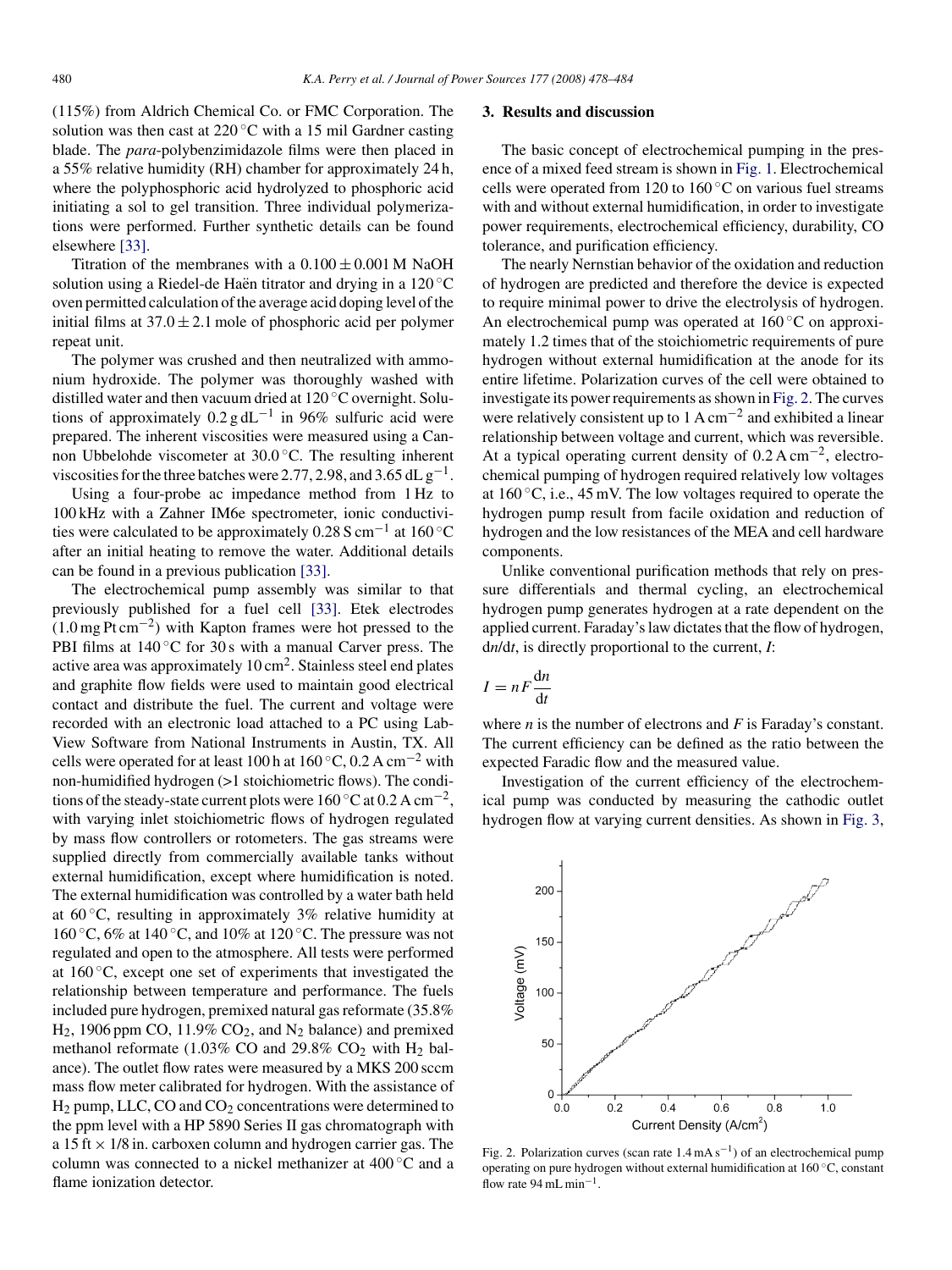<span id="page-3-0"></span>

Fig. 3. The cathodic outlet flow for a cell operating on pure hydrogen without external humidification at 160 ◦C. The dotted line is the theoretical flow rate at 100% efficiency.

an electrochemical cell operated with approximately 1.2 stoichiometric flows of hydrogen without external humidification produced a cathodic outlet flow that increased linearly with current density. The measured values were nearly identical to theoretical Faradic flows. It was also visually observed and measured that the cathodic outlet stream immediately stopped at 0 A cm−2, indicating that gas diffusion through the membrane and crossover leaks were minimal. The current efficiencies were calculated to be greater than 83% from 0 to  $2 \text{ A cm}^{-2}$ . More specifically, current efficiencies greater than 90% were achieved at current densities greater than or equal to  $0.4 \text{ A cm}^{-2}$ . Thus, the electrochemical hydrogen pump using a PBI membrane and operating on non-humidified gases achieved relatively high efficiencies, while generating nearly Faradic flows.

The durability of the electrochemical pump was investigated at a steady current density of 0.2 A cm−<sup>2</sup> at 160 ◦C, while operating on pure hydrogen without external humidification. The voltage versus time plot shown in Fig. 4 exhibits an initial period with some variability that has been attributed to the evaporation



Fig. 4. Long-term operation of a hydrogen pump at 0.2 A cm−2, 1.2 stoichiometric flow of non-humidified hydrogen,  $160^{\circ}$ C.

of  $H<sub>2</sub>O$  from the membrane and removal of the water from the cell hardware. However, the voltage was found to be relatively constant at 22 mV for over 2000 h of operation. This voltage is similar to the values achieved in the reverse scan on the polarization curve shown in [Fig. 2.](#page-2-0) It was observed that the cell had an essentially instantaneous response between current and cathodic outlet flow. The voltage spikes and dips were from unintended shutdowns due to building power outages and station events.

The effects of relative humidity were investigated by cycling the RH between 0 and 3% at 160 $^{\circ}$ C. This experiment was conducted by alternately connecting and disconnecting the pure hydrogen feed stream to a 60 ◦C water bath. The cell was held at 0.2 A cm<sup>-2</sup> with  $\sim$ 2 stoichiometric hydrogen flows for the first 150 h, and then ∼5 stoichiometric hydrogen flows for the remainder of the test. The voltage response for this cycling test is shown in Fig. 5. There were not any significant differences in voltage between the high and low flow operations in this limited test. The average voltage during the non-humidified cycle was approximately 33 mV and decreased to 18 mV under humidified operation. The voltage during the non-humidified cycle was in good agreement with the polarization curve shown in [Fig. 2. T](#page-2-0)he humidification level was found to directly affect the voltage and improved performance at 3% relative humidity in a cell operating at  $160^{\circ}$ C. It is proposed that the voltage drop is related to a reduction in the electrode resistance. The presence of  $H_2O$ molecules in the electrode layer could increase the area of the three-phase interface between catalyst particles, hydrogen gas molecules, and phosphoric acid (and water) electrolyte. Electrochemical impedance spectroscopy is currently being utilized to investigate this voltage drop upon humidification. However, other work in our laboratory suggests that this level of humidity would not be responsible for significant changes in membrane resistance. Even under these relatively severe test conditions of gas feed humidification and drying-out, the PA-doped PBI-based cell maintained stable voltages during each cycle and a lifetime of 4000 h until an unintended station event. This evidence supports the hypothesis that the PBI membranes are able to retain sufficient phosphoric acid under non-humidified and humidified operation for extended periods of time.



Fig. 5. Long-term operation of a hydrogen pump under alternating nonhumidified and humidified conditions (0–3% RH) at  $160^{\circ}$ C.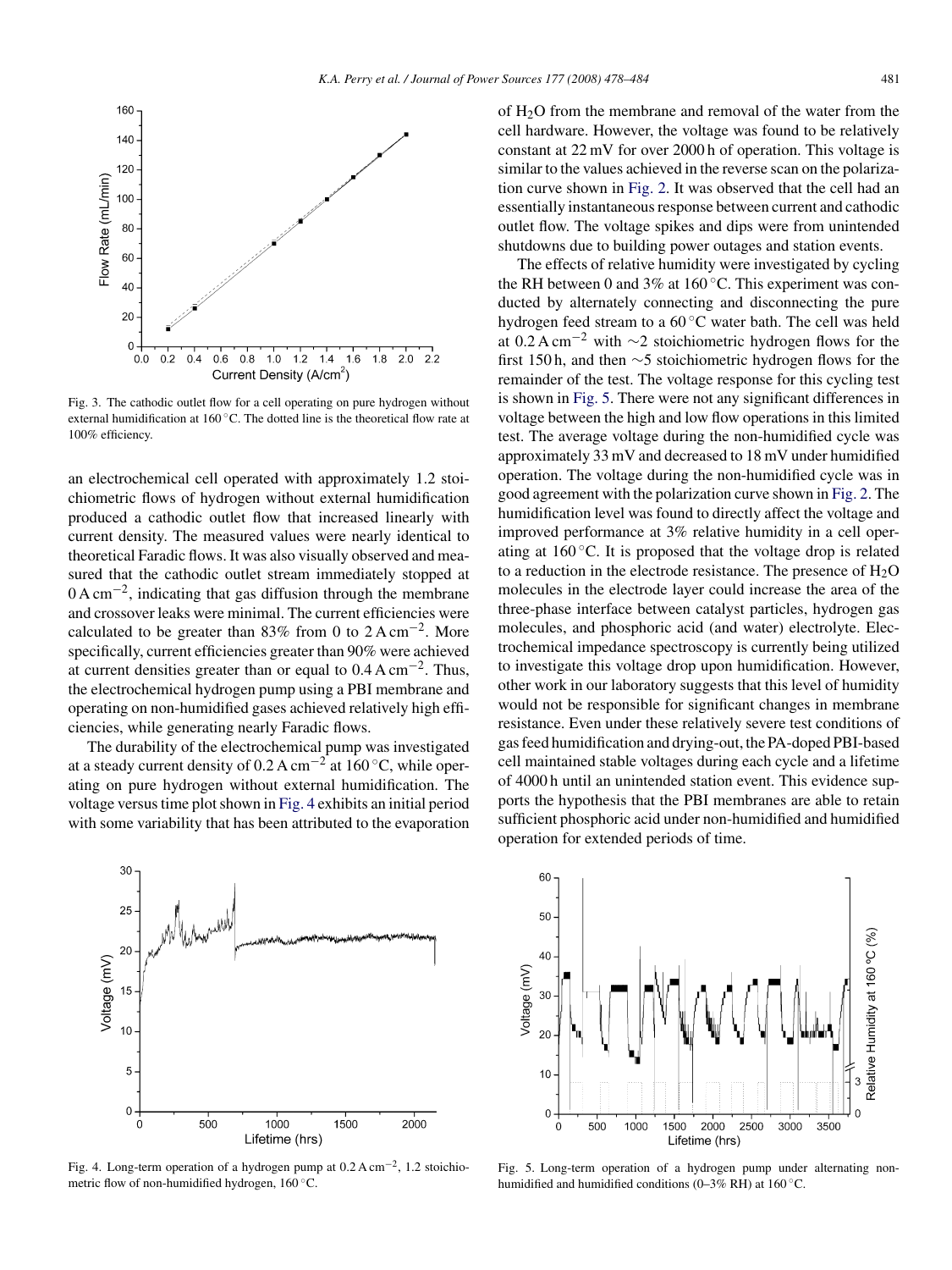<span id="page-4-0"></span>

Fig. 6. Polarization curves obtained under non-humidified conditions at 1653 h (solid squares) and humidified conditions at 2144 h (unfilled circles) during long-term operation. A polarization curve (crosshairs) reported previously for a humidified Nafion membrane operated at 70 ◦C is included for comparison [\[18\].](#page-5-0)

The power requirements of non-humidified and humidified operation were investigated by obtaining polarization curves at  $160 \degree C$  during each cycle. The hydrogen inlet feed stream was adjusted to maintain 1.2 stoichiometric flows at each current density for the humidified polarization curve. For the non-humidifed polarization curve, a constant flow of  $\sim$ 75 mL min<sup>-1</sup> of hydrogen was supplied up to a current density of  $0.8 \text{ A cm}^{-2}$  and then the current steps were continued at 1.2 stoichiometric flow operation. After the flow and current density were adjusted, the current density was held constant for 3 min and then the voltage was recorded. Both polarization curves are shown in Fig. 6 and exhibit a relatively linear relationship between voltage and current. The voltages from the polarization curves at  $0.2 \text{ A cm}^{-2}$ were 30 mV during the non-humidified cycle and 15 mV during the humidified cycle. These voltages are in good agreement with steady-state values for this cell under the same conditions, which were 33 and 18 mV. The total resistance (75 m $\Omega$ ) during the humidified cycle calculated from the slope of the polarization curve is nearly half of the resistance ( $\sim$ 160 m $\Omega$ ) during the non-humidified cycle. For comparison, the data from Ströbel et al. is shown for a humidified Nafion membrane operating at  $70^{\circ}$ C [\[18\]. S](#page-5-0)ignificantly lower voltages were observed for PBI membranes under humidified (3% RH) conditions. Similarly, equivalent or lower voltages were obtained under nonhumidified conditions, which are difficult to achieve with a water electrolyte membrane system.

The current work shows that the high-temperature electrochemical hydrogen pump requires low voltages, achieves nearly Faradic flows, and has excellent durability. The main advantage of the high-temperature electrochemical pump is its predicted ability to operate in the presence of contaminants. For example, CO tolerance increases at higher operating temperature because the CO desorption rate on platinum increases at higher temperatures. In order to test the tolerance of the pump to variations in feed streams, the anodic inlet of a cell was varied between pure hydrogen, a premixed natural gas reformate  $(35.8\% \text{ H}_2,$ 1906 ppm CO, and  $11.9\%$  CO<sub>2</sub> with a N<sub>2</sub> balance), and a pre-



Fig. 7. The cathodic flow rates for a hydrogen pump operating at 160 ◦C, 0% RH, on pure hydrogen (unfilled squares), a synthetic reformate containing 35.8% H2,  $11.9\%$  CO<sub>2</sub>, 1906 ppm CO, 52.11% N<sub>2</sub> (filled circles), and a synthetic reformate containing 69.17%  $H_2$ , 29.8%  $CO_2$ , 1.03%  $CO$  (filled triangles). The dotted line is the theoretical flow rate at 100% efficiency.

mixed methanol reformate (1.03% CO and 29.8%  $CO<sub>2</sub>$  with a  $H_2$  balance). The cathodic outlet flow was measured at 0, 0.2, and  $0.4 \text{ A cm}^{-2}$ , while operating on each feed stream at a constant flow rate as shown in Fig. 7. The cathodic outlet flows from different feed streams were essentially identical and symbols to represent the different feed streams in Fig. 7 directly overlapped. The cathodic outlet flow was relatively independent of the feed stream, which contained diluted hydrogen and high levels of CO and  $CO<sub>2</sub>$ . The cell also achieved nearly Faradic flows, regardless of inlet composition.

The effect of CO desorption rate was further investigated by varying the operating temperature of a high-temperature electrochemical pump with an anode feed stream containing 1% CO (Fig. 8). Initially, a cell which had been subjected to a 2100 h durability test was subsequently operated at  $0.2 \text{ A cm}^{-2}$ on a humidified hydrogen stream (humidifier bottle temperature 60  $\degree$ C, approximately 3% RH) for 175 h (from 2125 to 2300 h)



Fig. 8. Effect of temperature on cell voltage for a hydrogen pump operating on a humidified (60 °C bottle temperature) 1% CO mixture at  $0.2 \text{ A cm}^{-2}$ .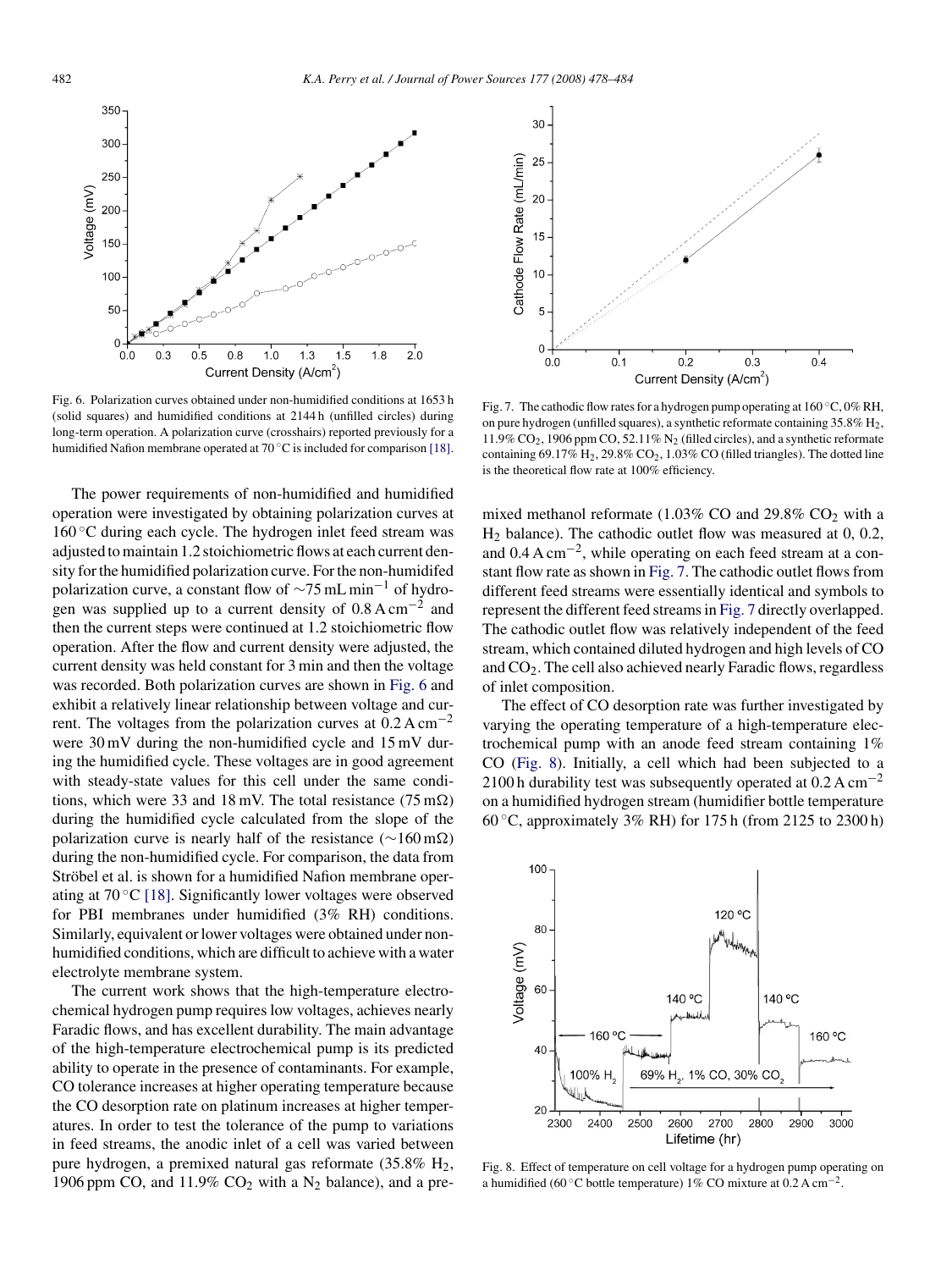<span id="page-5-0"></span>Table 1 CO and CO<sub>2</sub> concentrations of the cathodic outlet for a hydrogen pump at 160 °C, using a non-humidified feed gas containing  $35.8\%$  H<sub>2</sub>,  $11.9\%$  CO<sub>2</sub>, 1906 ppm CO and a  $N_2$  balance

| Current density | Cathodic outlet CO | Cathodic outlet $CO2$ |
|-----------------|--------------------|-----------------------|
| $(A cm^{-2})$   | (ppm)              | (%)                   |
| 0.4             | $11 + 1$           | $0.37 \pm 0.09$       |
| 0.8             | $13 + 3$           | $0.19 \pm 0.02$       |

at  $160\degree$ C at a voltage <25 mV. The gas feed was then changed to a premixed synthetic reformate containing 1% CO at approximately 2450 h. The effect of the CO was observed immediately by the increase in voltage to approximately 38 mV. A stepwise reduction in temperature to 140 and 120 ◦C caused the steadystate voltage to increase to 51 and 74 mV, respectively. These voltages were relatively constant over the time scale of the experiment. The reduction in temperature decreases the desorption rate of CO, and therefore, is expected to affect the operational voltage. However, we assert that the measured differences are the combined effects both higher membrane resistance and reduction of the CO absorption rate. The cell temperature was then raised to 140 and 160 $^{\circ}$ C. As shown in [Fig. 8](#page-4-0) (2800-3000 h), the cell voltages changed quickly with the changes in temperature. In addition, the cell voltages were very stable at each of the temperatures, and were nearly identical to the values observed earlier in this set of experiments. Within the experimental variables examined in this study, we conclude that the effects of CO on the catalyst are completely reversible at these temperatures.

The ability of the hydrogen pump to operate on contaminated gas streams that contain both  $CO$  and  $CO<sub>2</sub>$  and to purify the hydrogen feed stream is a potentially important aspect of the high-temperature operation. Thus, a cell was operated at two different current densities on the gas mixture simulating a natural gas reformate and the  $CO$  and  $CO<sub>2</sub>$  composition in the cathodic outlet stream were determined via on-line gas chromatography. The results of this test are shown in Table 1. The CO concentration was reduced more than 150-fold from 1906 ppm to approximately 12 ppm. The  $CO<sub>2</sub>$  concentration experienced a 32–62-fold reduction from 11.9 to 0.37% at 0.4 A cm−<sup>2</sup> and 0.19% at 0.8 A cm−2. Diffusion through the membrane is believed to account for the low levels of contaminants in the purified hydrogen. At higher current densities and the resulting higher hydrogen flux rates, these diffusionalbased impurities are diluted and provide an even higher hydrogen purity. These experiments validate that high-temperature PBIbased pumps can operate in the presence of relatively high levels of CO and CO2, with and without external humidification, and on feed streams of low  $H_2$  concentrations. These simultaneous advantages are not possible with low-temperature conventional membrane systems operating below 100 ◦C because of catalyst poisoning and water management requirements [\[36,37\].](#page-6-0)

## **4. Conclusions**

High-temperature PEM cells based on PA-doped PBI were used to demonstrate the electrochemical pumping of hydrogen

from various feed streams. The high-temperature electrochemical hydrogen pump required relatively low power, while producing nearly Faradic flows and achieving excellent durability. Non-humidified and humidified operation was performed and the lower power requirements of humidified operation were tentatively ascribed to lower losses in the catalyst layer. The cathodic outlet flow was found to be relatively independent of the feed stream composition within the range of gas compositions tested and significant reductions in  $CO$  and  $CO<sub>2</sub>$  levels were quantified. Long-term durability was demonstrated with a test that extended nearly 4000 h. An electrochemical hydrogen pump that operates at ambient pressures in the presence of  $CO$ ,  $CO<sub>2</sub>$ , and  $N<sub>2</sub>$  will be applicable to hydrogen recycling processes and purification from biofuels, fossil fuels and reformed hydrocarbons with the potential to reduce purification costs at large-scale production sites and point-of-use applications.

## **Acknowledgments**

The U.S. Department of Energy, Basic Energy Sciences Division (DDE-FG02-OSER 46258) and the National Science Foundation IGERT Program (DGE-0504361) are gratefully acknowledged for support of this work. The authors would also like to thank H2 Pump LLC for assistance with the gas purity measurements.

#### **References**

- [1] W.J. Koros, G.K. Fleming, J. Membr. Sci. 83 (1993) 1–80.
- [2] W.J. Koros, R. Mahajan, J. Membr. Sci. 175 (2000) 181–196.
- [3] M. Freemantle, Chem. Eng. News 83 (2005) 49–57.
- [4] J. Larminie, A. Dicks, Fuel Cell System Explained, second ed., John Wiley & Sons Inc., Hoboken, NJ, 2003, pp. 181–228.
- [5] S. Adhikari, S. Fernando, Ind. Eng. Chem. Res. 45 (2006) 875–881.
- [6] M. Faroque, A. Kush, S. Abens, Sep. Sci. Technol. 25 (1990) 1361–1373.
- [7] F. Barbir, Hemijska Industrija 53 (1999) 426–433.
- [8] S.H. Langer, R.G. Haldeman, US Patent 3,475,302 (1969).
- [9] H.J.R. Maget, US Patent 3,489,670 (1970).
- [10] J. Winnick, in: H. Gerischer, C.W. Tobias (Eds.), Advances in Electrochemical Science and Engineering, vol. 1, VCH, New York, 1990, pp. 205–248.
- [11] J. Winnick, Chem. Eng. Prog. 89 (1990) 41–46.
- [12] H. Matsumoto, T. Suzuki, H. Iwahara, Solid State Ionics 116 (1999) 99–104.
- [13] H. Iwahara, Solid State Ionics 125 (1999) 271–278.
- [14] S.H. Langer, R. Haldeman, Science 142 (1963) 225–226.
- [15] K. Onda, K. Ichihara, M. Nagahama, Y. Minamoto, T. Araki, J. Power Sources 164 (2007) 1–8.
- [16] H. Maeda, H. Fukumoto, K. Mitsuda, H. Urushibata, M. Enami, K. Takasu, Proceedings of the Fuel Cell Seminar, Orlando, FL, Courtesy Associates, Washington, DC, 1996, pp. 272–275.
- [17] J.M. Sedlak, J.F. Austin, A.B. LaConti, Int. J. Hydrogen Energy 6 (1981) 45–51.
- [18] R. Ströbel, M. Oszcipok, M. Fasil, B. Rohland, L. Jörissen, J. Garche, J. Power Sources 105 (2002) 208–215.
- [19] B. Rohland, K. Eberle, R. Strobel, J. Scholta, J. Garche, Electrochim. Acta ¨ 43 (1998) 3841–3846.
- [20] C. He, R.H. Kunz, J.M. Fenton, in: N. Nikolaidis, C. Erkey, B.F. Smets (Eds.), Hazardous and Industrial Wastes, Proceedings of the 31st Mid-Atlantic Industrial and Hazardous Waste Conference, Technomic Publishing Company, Inc., Lancaster, 1999, pp. 652–655.